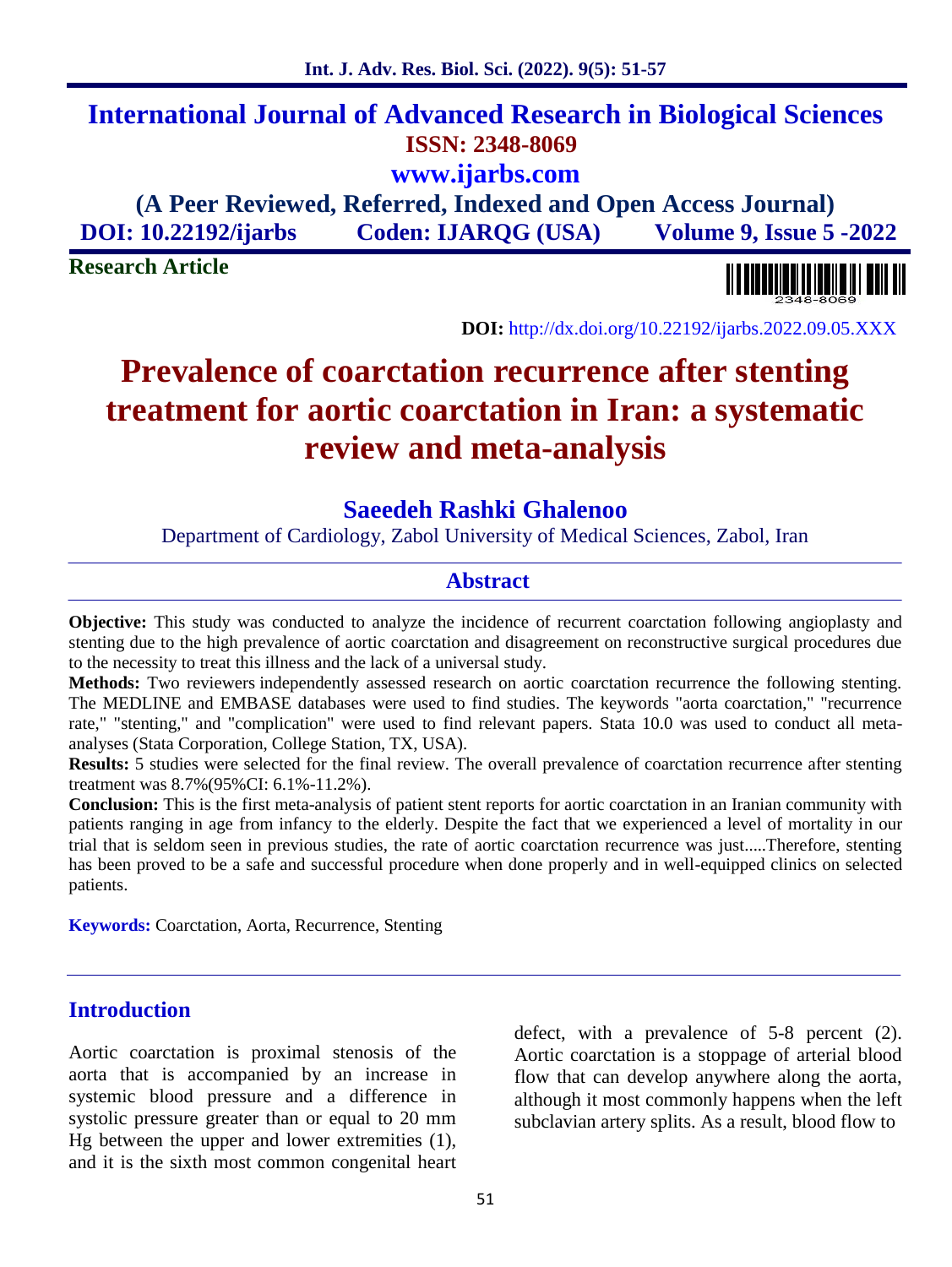the lower extremities and legs is diminished, as is blood pressure in these organs. Blood flow and pressure in the upper extremities, on the other hand, rise. As a result, the heart has to work harder to cope with the stress (3-4). Aortic coarctation is a life-threatening condition. This is because stenosis in any portion of the aorta can bring catastrophic problems in the long term, such as heart failure and aortic rupture (5). Patients who do not receive treatment are unlikely to live to be 50 years old (6). Although there is complete agreement among specialists on the need for coarctation correction, there is the disagreement that this disagreement is more widespread in the treatment of cases of recurrence of coarctation, i.e., recurrence of the disease after initially successful treatment and residual coarctation, i.e., failure of initial successful treatment, due to the expansion of new methods of treatment (7). A balloon catheterization operation is used to treat aortic coarctation surgically; however, selecting the right approach might be difficult (8). In virtually all situations, surgery is recommended if the disease's symptoms do not respond to medicinal therapy. However, every attempt is taken to postpone surgery until the infant is older (for example, by 10). The constricted part of the aorta is removed during surgery, and the two ends of the aorta are anastomosed. For anastomosis, angioplasty using artificial vessels (dacron patch) or tube graft is performed when the stenosis is long. A flap of neighboring vascular tissue (typically the left subclavian artery) is often used to bridge the gap between the two ends. Early intervention (before the age of 10) has been shown to enhance life expectancy, and 70% of patients are effectively treated (5, 8). The first balloon angioplasty and the first intravascular stent were done in 1970 and 1981, respectively, and are now widely used to treat aortic coarctation (9).Compared to surgical repair and angioplasty balloons, the stent minimizes recurrence by forming a retaining wall and the risk of aortic wall dissection and delayed aneurysm (10). This study was conducted to analyze the incidence of recurrent coarctation following angioplasty and stenting due to the high prevalence of aortic coarctation and disagreement

on reconstructive surgical procedures due to the necessity to treat this illness and the lack of a universal study.

## **Methods**

## **Data search**

Two reviewers independently assessed research on aortic coarctation recurrence the following stenting. The MEDLINE and EMBASE databases were used to find studies. The keywords "aorta coarctation," "recurrence rate," "stenting," and "complication" were used to find relevant papers.

## **Criteria for acceptance and rejection of studies**

Both reviewers assessed the articles separately based on the following admission criteria:

(A) Studies must be written in English or Persian. The stenting approach has been utilized to treat aortic coarctation. The rate of coarctation recurrence is calculated. Studies were rejected in the following cases: If samples are fewer than ten or if other coarctation therapies have been assessed. It should be mentioned that the ethical committees at both the institutional and municipal levels have given their approval to this study.

## **Data extraction and quality assessment**

Two arbitrators worked together to retrieve the data. If the arbitrators couldn't agree, a third arbitrator would assess and settle any disagreements. Each research extracts information on the following variables: first author, journal, year of publication, country of conducting the study, study design (retrospective or prospective), characteristics of the study population (percentage of women), number of patients, age of patients, and prevalence of coarctation recurrence. The diagnostic study quality evaluation criteria were used to appropriately assess the methodological quality of chosen papers.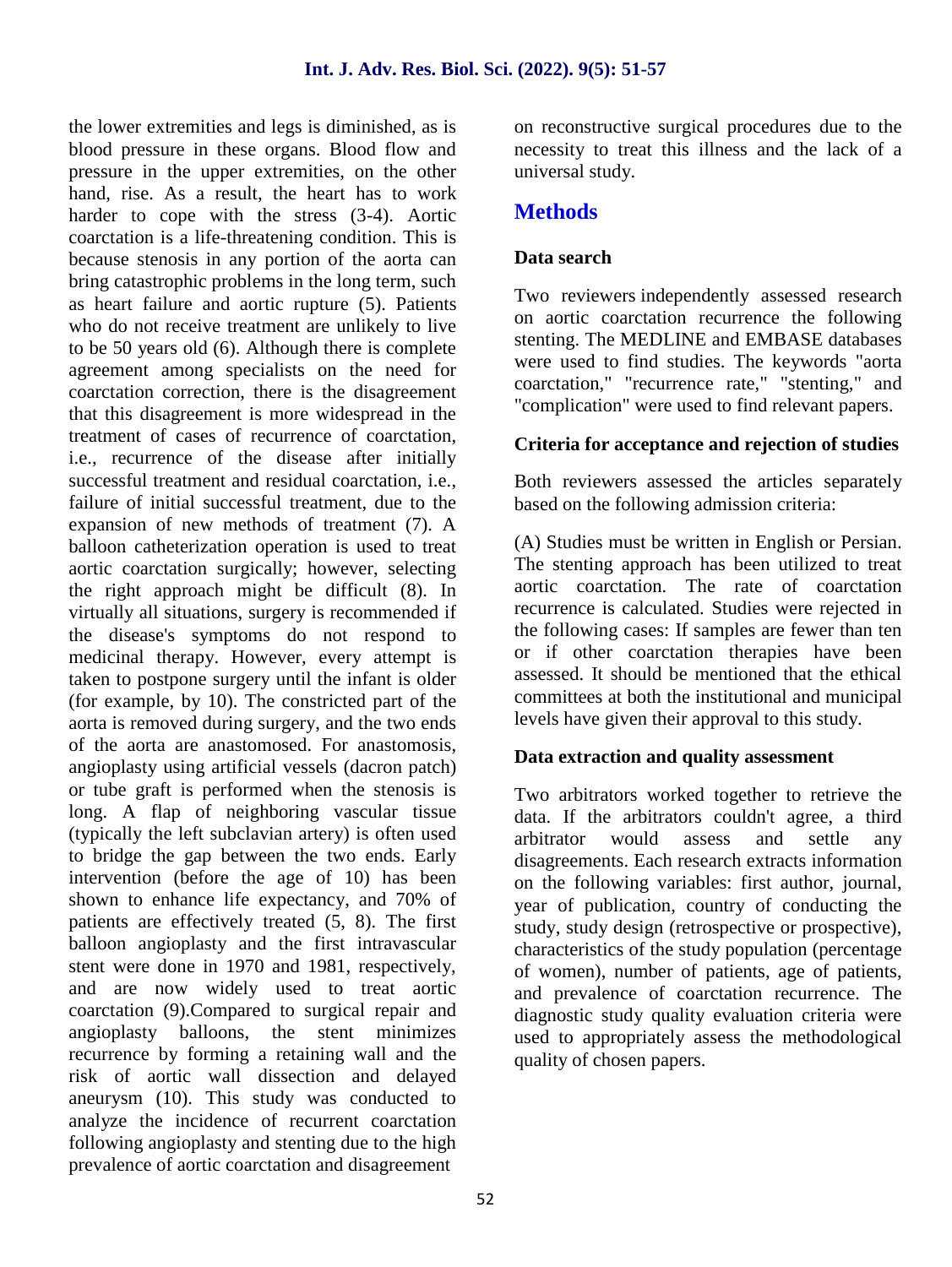#### **Int. J. Adv. Res. Biol. Sci. (2022). 9(5): 51-57**

#### **Statistical analysis**

Stata 10.0 was used to conduct all meta-analyses (Stata Corporation, College Station, TX, USA).

The effect value was calculated using incidence rates with 95 percent confidence intervals (CIs). The Cochrane Q test I2 test was used to determine study heterogeneity. When the P-value of Q was less than 0.05 or the value of I2 was greater than 50%, statistically significant heterogeneity across the studies was evaluated, and the estimates were integrated using a random effect meta-analysis model. The fixed-effect model was utilized in the other cases.

## **Results**

#### **Study selection**

Based on the searching strategy, as many as 754 studies were selected. After analyzing the correspondence of the studies with the required criteria, 5 studies were selected for the final review . (figure 1)



The required characteristics of each selected study has been indicated in table 1. In total, 298 patients undergone aortic coarctation surgery were investigated in 5 studies. All of the studies were retrospective. The studies were conducted in Tehran, Isfahan, Shiraz and Tabriz.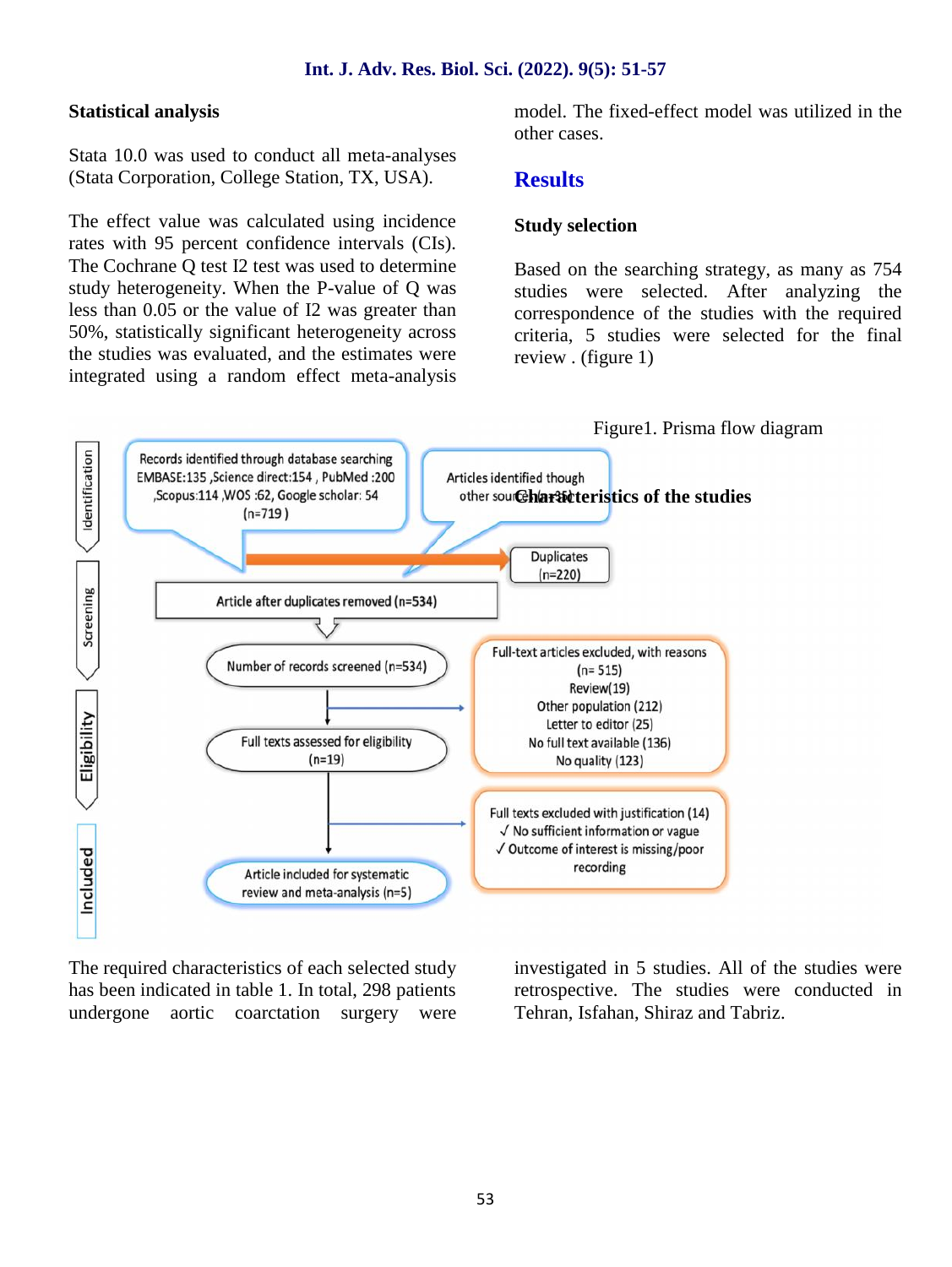#### **Int. J. Adv. Res. Biol. Sci. (2022). 9(5): 51-57**

Table 1. The characteristics of the included studies evaluating th recurrence rate of coarctation

| Author           | Year | provinc       | Sample | Design | Male/Female | Mean age         | Prevalence   |
|------------------|------|---------------|--------|--------|-------------|------------------|--------------|
|                  |      | e             | size   |        |             |                  | of           |
|                  |      |               |        |        |             |                  | recurrence   |
| <b>Nokhostin</b> | 2007 | Tabriz        | 209    | Retro  | 145/64      | $6.51 \pm 9.91$  | 30(14.3%)    |
| Davari           |      |               |        |        |             |                  |              |
| Haji-            | 2006 | Tehran        | 8      | Retro  | N/A         | $55 \pm 15$      | 2(25%)       |
| Zeinali          |      |               |        |        |             |                  |              |
| Mansouri         | 2017 | Isfahan       | 132    | Retro  | 93/39       | $17.18 \pm 7.$   | $17(12.9\%)$ |
|                  |      |               |        |        |             | 19               |              |
| Sadeghipo        | 2022 | N/A           | 105    | Retro  | N/A         | N/A              | $5(5.4\%)$   |
| ur               |      |               |        |        |             |                  |              |
| Ostovan          | 2014 | <b>Shiraz</b> | 33     | Retro  | 16/17       | $26.64 \pm 16.3$ | 1(3%)        |
|                  |      |               |        |        |             | $\theta$         |              |

#### **Prevalence of coarctation recurrence after stenting treatment**

The overall prevalence of coarctation recurrence after stenting treatment was 8.7%(95%CI: 6.1%- 11.2%)(figure2).

```
. metan p se, label (namevar=author, yearvar=year) fixed
                         [95% Conf. Interval] % Weight
        Study | ES
    يكافئ والمتواطأ والمتواطئ والمرابية والمرابط المرابط والمتواطئ والمرابية والمتواطئ والمرابية
                | 0.140Davari (2007)
                           0.0930.187
                                               27.56Zeinali (2006)
               | 0.250-0.0500.5500.68Mansouri (2017) | 0.130<br>Sadeghipour (2022) | 0.050
Mansouri (2017)
                           0.0730.18718.62
                           0.0080.09235.13Ostovan (2014)
            | 0.030-0.0280.088
                                               18.01
I-V pooled ES
                | 0.0870.0630.112100.00
 Heterogeneity chi-squared = 14.89 (d.f. = 4) p = 0.005I-squared (variation in ES attributable to heterogeneity) = 73.1%
```
Figure 2. Meta-analysis of the prevalence of coarctation recurrence after stenting treatment for aortic coarctation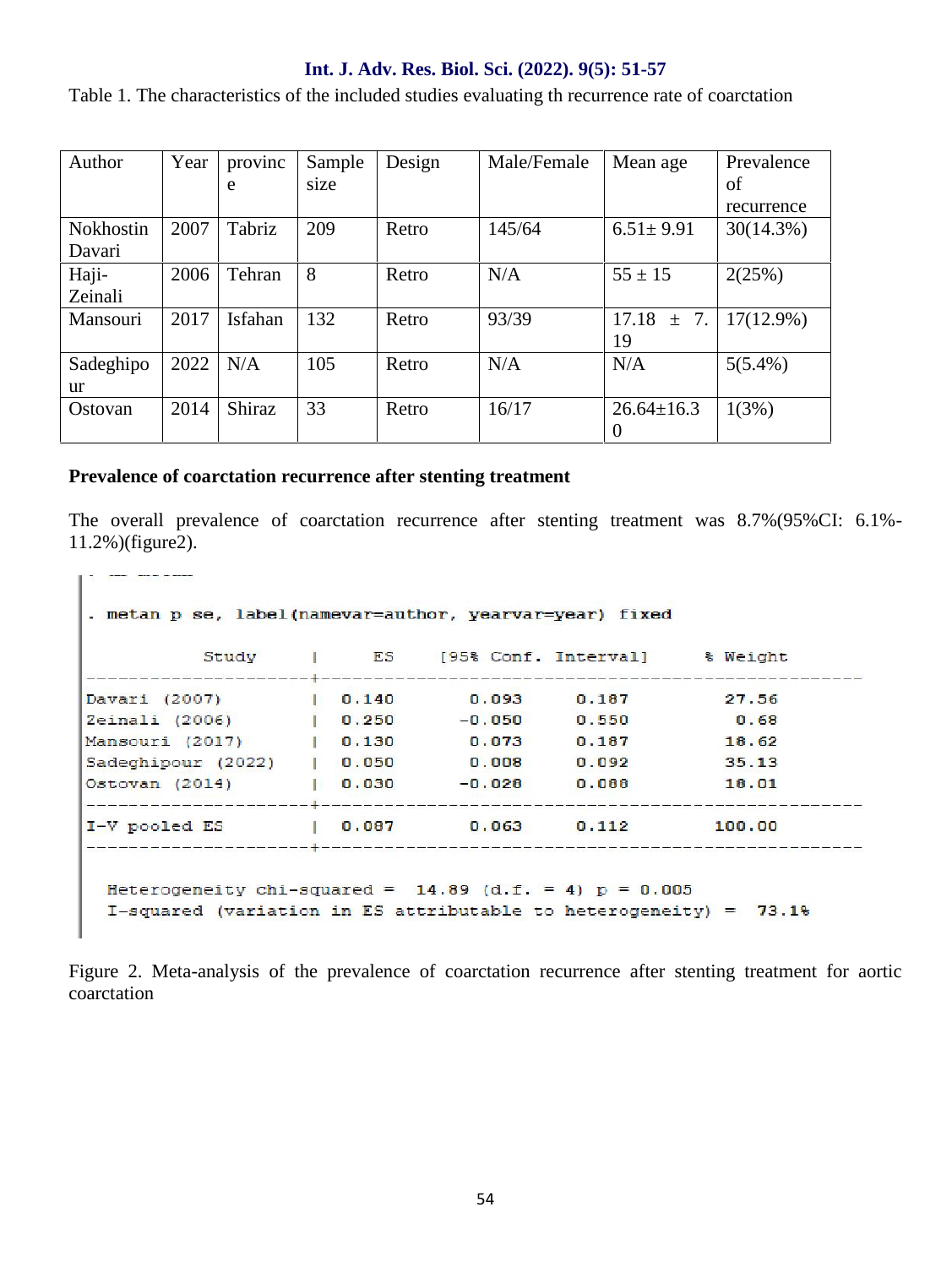## **Discussion:**

Percutaneous balloon angioplasty has been utilized to treat recurrent coagulation and native coarctation for over two decades. Balloon dilatation improves aortic occlusion with an intimal rupture that extends into the media, according to histological investigations (12) and intravascular ultrasonography (13) in various groups. This technique has several drawbacks, including aneurysm development, partial alleviation, and restenosis. After angioplasty, endovascular stent insertion has been shown to enhance outcomes in a number of congenital vascular stenotic lesions (14). The first use of an endovascular stent to treat CoA was described by O'Laughlin et al. (15) in 1991. Since then, the effectiveness of stent implantation in the treatment of CoA has been studied. Because the stent, when dilated, maintains the aorta wall and inhibits elastic rejection, the stent has the potential to outperform balloon angioplasty alone in terms of sustaining an increase in diameter. This eliminates the need to over-expand the coarctated section (16). Restenosis can be reduced by providing continuous blockage alleviation. Patients with unfavorable anatomies, such as long tubular coarctation and isthmic hypoplasia, should pay extra attention to this. Furthermore, because the stent joins the intima to the media, it has the potential to inhibit aneurysm formation (16- 19).The efficacy of aortic coarctation (CoA) stenting in Iranian patients is examined in this systematic study.According to studies, CoA stenting considerably improves aortic occlusion in the early postoperative period, as demonstrated by an increase in CoA diameter and a reduction in systolic blood pressure and systolic peak gradient. Complications occur seldom. CoA stenting is both effective and safe in this regard. Technical problems (10.4 percent) and aortic wall issues are among the consequences of stenting in the treatment of coarctation, according to the Congenital Cardiovascular Interventional Study Consortium (CCISC) (1-4 percent). Balloon rupture (2.3 percent), vascular-cerebral accidents, and peripheral embolism (0.8 percent) are the most common technical complications of stent migration (4.5 percent), while dissection,

dissection, and rupture of the aortic wall are the most common aortic septal wall complications (4.5 percent) (20). The patient follow-up program is one of the most significant aspects of stenting. This is usually accomplished by performing a thorough examination of the patient, which includes checking the pulse and measuring the pressure in the upper and lower limbs, listening to the patient's symptoms, drawing a 12-lead strip, inspecting the chest, and lastly, performing echocardiography(21). Although the number of samples may be insufficient for statistical analysis, a comparison of the systolic gradient peak determined in catheterization immediately after less than 24 hours following the surgery reveals a difference. The use of Doppler echocardiography to calculate the systolic peak gradient may not be the best approach for monitoring patients after stenting for recurrence diagnosis (22).In Zilberman's study, thirty-four individuals were catheterized with temporary stents to establish echocardiographic indices that were most compatible with the gradients determined directly via catheterization. In addition, when the results from the two methods were compared, it was discovered that the gradient measured during catheterization had a very weak correlation with the systolic peak gradient obtained with Doppler echocardiography. This led to the development of an index that accurately depicts the relationship between real gradients across the stent and echocardiographic data (23). All coarctation patients treated with stents should be monitored using angiography, computed tomography angiography, or magnetic resonance imaging (MRI) (24). The outcomes of our investigation, when compared to the findings of the previous studies, show that the stent may be utilized as an effective and low-risk therapy for both coarctation and re-coarctation. This holds true for groupings weighing less than 25 kg and children under the age of ten. Furthermore, age and weight constraints in employing this procedure might be abolished by introducing suitable devices based on the patient's age or weight, and until then, by changing the stent implantation techniques.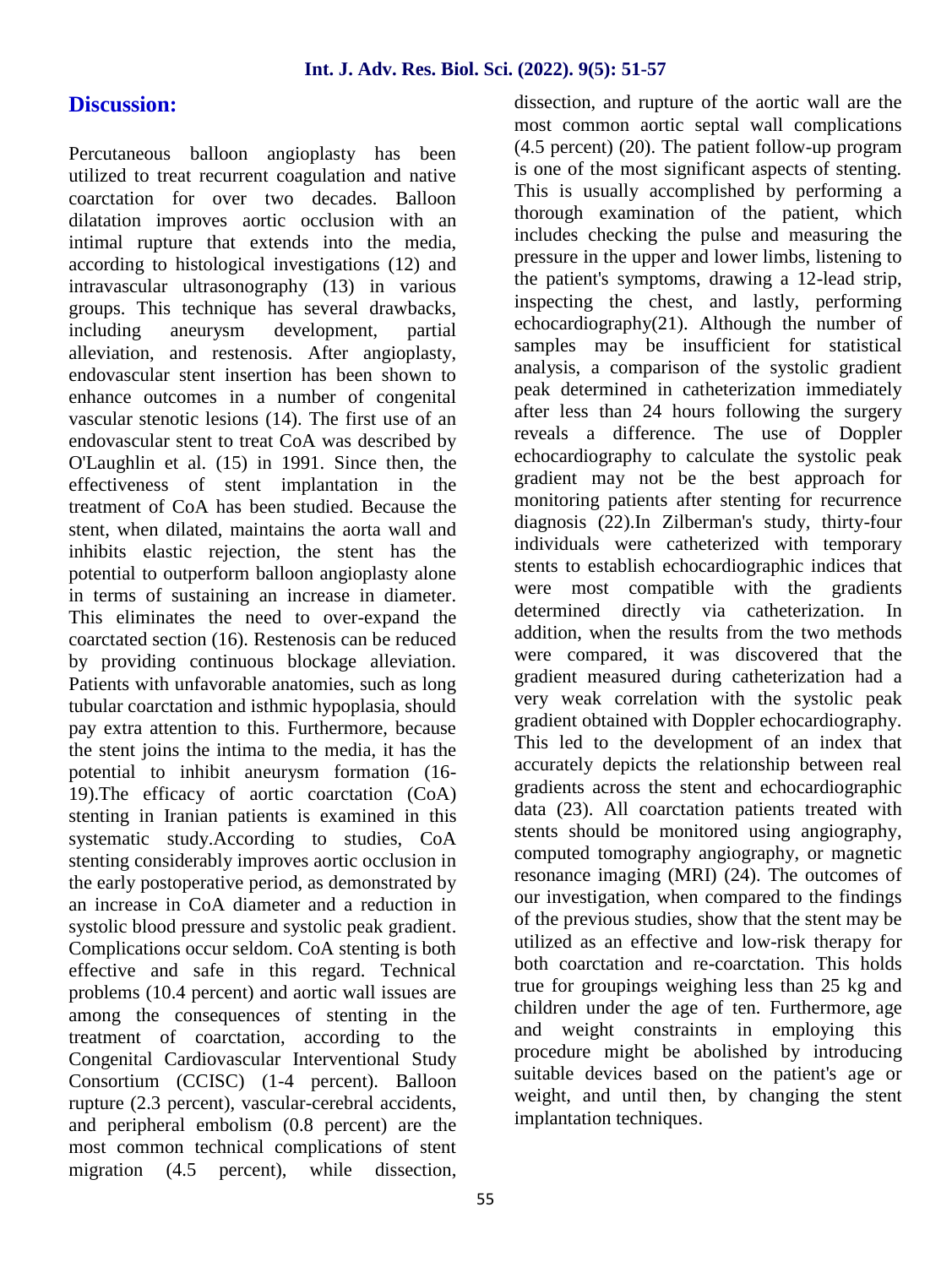## **Conclusion**

This is the first meta-analysis of patient stent reports for aortic coarctation in an Iranian community with patients ranging in age from infancy to the elderly. Despite the fact that we

## **References**

- 1. Starmans NL, Krings GJ, Molenschot MM, van der Stelt F, Breur JM. Three dimensional rotational angiography in children with an aortic coarctation. Neth Heart J 2016; 24(11): 666-74.
- 2. Salcher M, Mcguire A, Muthurangu V, Kelm M, Kuehne T, Naci H. Avoidable costs of stenting for aortic coarctation in the United Kingdom: An economic model. BMC Health Serv Res 2017; 17(1): 258.
- 3. Mohan UR, Danon S, Levi D, Connolly D, Moore JW. Stent implantation for coarctation of the aorta in children <30 kg. JACC Cardiovasc Interv 2009; 2(9): 877- 83.
- 4. Kaluzna-Oleksy M, Stefaniak S, Dudek M, Migaj J, Plaskota K, Straburzynska- Migaj E. A multimodality approach to an elderly patient with aortic coarctation, patent ductus arteriosus, and bicuspid aortic valve. Pol Arch Intern Med 2017; 127(2): 127-8.
- 5. Omidi A, Ghalenoo SR, Zadeh NM, Khosravi F. Evaluating the efficacy of heparin flush vs. normal saline flush to maintain the patency of central venous catheter among adult patients: A systematic review and meta-analysis. EurAsian Journal of BioSciences. 2020;14(2):7793-801.
- 6. Mourya C, Verma A, Bansal A, Shukla RC, Srivastava A. Myelopathy in adult aortic coarctation: Causes and caveats of an atypical presentation. Indian J Radiol Imaging 2016; 26(4): 451-4.
- 7. Rezaei T, Ghalenoo R, Seyedesfahani B, Roohi A. Compare the prognostic accuracy of the blood biomarkers of brain injury for neurological outcomes in adult

experienced a level of mortality in our trial that is seldom seen in previous studies, the rate of aortic coarctation recurrence was just 8.7%. Therefore, stenting has been proved to be a safe and successful procedure when done properly and in well-equipped clinics on selected patients.

> post-cardiac arrest patients: A systematic review meta-analysis. EurAsian Journal of BioSciences. 2020;14(2):7967-73.

- 8. Gheorghe LL, Arzamendi D, Li CH, Barros- Membrilla AJ, Dilme Munoz JF, Serra PA, et al. How should I treat an asymptomatic aortic coarctation with a concomitant dissection of the descending aorta? EuroIntervention 2017; 12(16): 2037-40.
- Leblanc JG. New surgery for better outcomes: Shaping the field of congenital heart disease. World J Pediatr 2009; 5(3): 165-8.
- 10. Korkmaz O, Beton O, Goksel S, Kaya H, Berkan O. Thoracic Stent Graft Implantation for Aortic Coarctation with Patent Ductus Arteriosus via Retroperitoneal Iliac Approach in the Presence of Small Sized Femoral Artery. Case Rep Cardiol 2016; .7941051 :2016
- 11. Egan M, Holzer RJ. Comparing balloon angioplasty, stenting and surgery in the treatment of aortic coarctation. Expert Rev Cardiovasc Ther 2009; 7(11): 1401-12
- 12. Ho SY, Somerville J, Yip WC, Anderson RH. Transluminal balloon dilation of resected coarcted segments of thoracic aorta: histological study and clinical implications. *Int J Cardiol*. 1988; 19: 99 – 105.Ino T, Kishiro M, Okubo M, Akimoto K, Nishimoto K, Yabuta K, et al.
- 13. Ino T, Kishiro M, Okubo M, Akimoto K, Nishimoto K, Yabuta K, Kawasaki S, Hosoda Y. Dilatation mechanism of balloon angioplasty in children: assessment by angiography and intravascular ultrasound. Cardiovascular and interventional radiology. 1998 Mar; 21(2): 102-8.